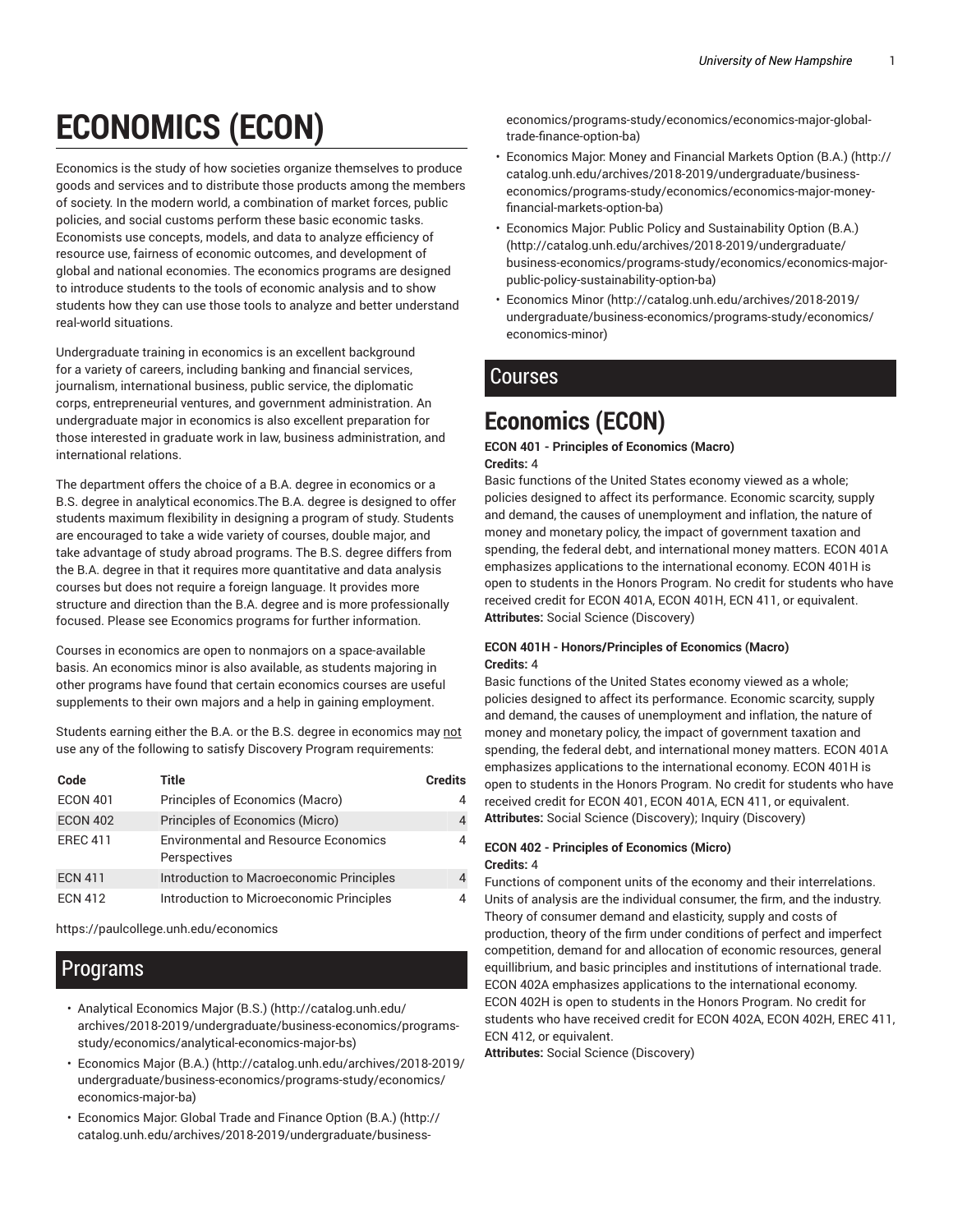#### **ECON 402H - Honors/Principles of Economics (Micro) Credits:** 4

Functions of component units of the economy and their interrelations. Units of analysis are the individual consumer, the firm, and the industry. Theory of consumer demand and elasticity, supply and costs of production, theory of the firm under conditions of perfect and imperfect competition, demand for and allocation of economic resources, general equillibrium, and basic principles and institutions of international trade. ECON 402A emphasizes applications to the international economy. ECON 402H is open to students in the Honors Program. Writing intensive. No credit for students who have received credit for ECON 402, ECON 402A, EREC 411, ECN 412, or equivalent.

**Attributes:** Social Science (Discovery); Inquiry (Discovery); Writing Intensive Course

#### **ECON 501 - Business and Economic History Credits:** 4

This course studies the historical influence of business enterprises on the development of capitalist economies, with an emphasis on the United States. Topics include the rise of manufacturing, development of financial institutions and markets, innovation and new markets, the role of the entrepreneur, and the impact of government policy on business development. Because this is an Inquiry course, each student will pursue a major research project. Does not satisfy Economics Major or Minor requirements. DISC: HP and INQ.

**Attributes:** Historical Perspectives(Disc); Inquiry (Discovery)

#### **ECON 551 - Careers in Economics - Seminar Credits:** 2

This career seminar is designed to provide economics majors with an opportunity to learn more about potential careers in the field. Students take a number of self-assessments and are exposed to the full depth of career opportunities. Prereq: ECON 401, ECON 402. Does not satisfy Economics Major requirements. Economics majors only. Cr/F.

#### **ECON 552 - Careers in Economics - Field Experience Credits:** 2

This career seminar is the second course in the ECON 551/552 sequence. It is designed to give students an opportunity to observe real work environments and then share those experiences with other students enrolled in the course. Does not satisfy Economics Major requirements. Economics majors only. Prereq: ECON 401, ECON 402, ECON 551.

#### **ECON 565 - Predictive Modeling: Data Driven Economic Analysis Credits:** 4

This course expands upon core topics in statistics through the study and practice of data management, data analysis, and statistical programming. Statistical programming and analytical skills are the key components of predictive modeling. Students will develop tools for collecting, organizing, interpreting, presenting, and analyzing business information. As an economics course an emphasis will be placed on how to use data to improve the information needed to make sound economic and business decisions based on marginal analysis. Prereq: ADMN 420; ECON 402.

#### **ECON 605 - Intermediate Microeconomic Analysis Credits:** 4

Analysis of supply and demand. Determination of prices, production, and the distribution of income in noncompetitive situations and in the purely competitive model. General equilibrium. Prereq: ECON 402.

#### **ECON #605W - Intermediate Microeconomic Analysis Credits:** 4

Analysis of supply and demand. Determination of prices, production, and the distribution of income in noncompetitive situations and in the purely competitive model. General equilibrium. Prereq: ECON 402. Writing intensive.

**Attributes:** Writing Intensive Course

#### **ECON 606 - Intermediate Microeconomics with Calculus Credits:** 4

Consumer theory. Determination of prices, production, and the distribution of income in perfectly and imperfectly competitive markets. Demand and supply analysis. Welfare analysis of public policies. General Equilibrium. Topics employ calculus. Prereq: ECON 402, MATH 424A or equivalent.

#### **ECON 611 - Intermediate Macroeconomic Analysis Credits:** 4

Macroeconomic measurement, theory, and public policy determination. Prereq: ECON 401 and ECON 402.

#### **ECON 625 - Economic History of the United States Credits:** 4

This course studies the development of the U.S. economy from colonial times to the 21st century. The role that institutions, innovations and government policy play in economic development is a central theme of the course. Western settlement, slavery and abolition, the rise of manufacturing and the corporate business, emergence of affluence and consumer society, and the Great Depression are some of the topics addressed. Prereq: ECON 401 or ECON 402;/or permission.

#### **ECON 633 - Microfinance Credits:** 4

Microfinance focuses on features of the informal economy in developing countries especially small-scale changes in finance, commerce, technology, and in social and environmental organization that have led to transformational economic breakthroughs. Besides financial services, the course examines innovative customer segments, market-based solutions, the role of government subsidies, a range of development issues, and how to measure success for projects, programs, and institutions.

#### **ECON 635 - Money and Banking**

#### **Credits:** 4

Study of how the financial sectors of globally interconnected economies impact real economic actitvity. It includes interrelationships of interest rates, exchange rates, expectations, financial markets, financial institutions, central banks, systemic crises, the supply and demand for money and other financial instruments, and an introduction to monetary theory, policy and regulation. Prereq: ECON 401 and ECON 402.

#### **ECON 645 - International Economics**

#### **Credits:** 4

Covers both international trade theory and open-economy macroeconomics. Some of the major issues include whether free trade is always preferred to restricted trade, the controversy over industrial policy and how best to structure the international financial system. Students gain an understanding of topics including currency exchange rate movements, and trade policy, among others. Prereq: ECON 401 and ECON 402.

#### **ECON 651 - Governmental Regulation of Business Credits:** 4

Mergers, competition, monopoly, and the regulated industries. Prereq: ECON 402.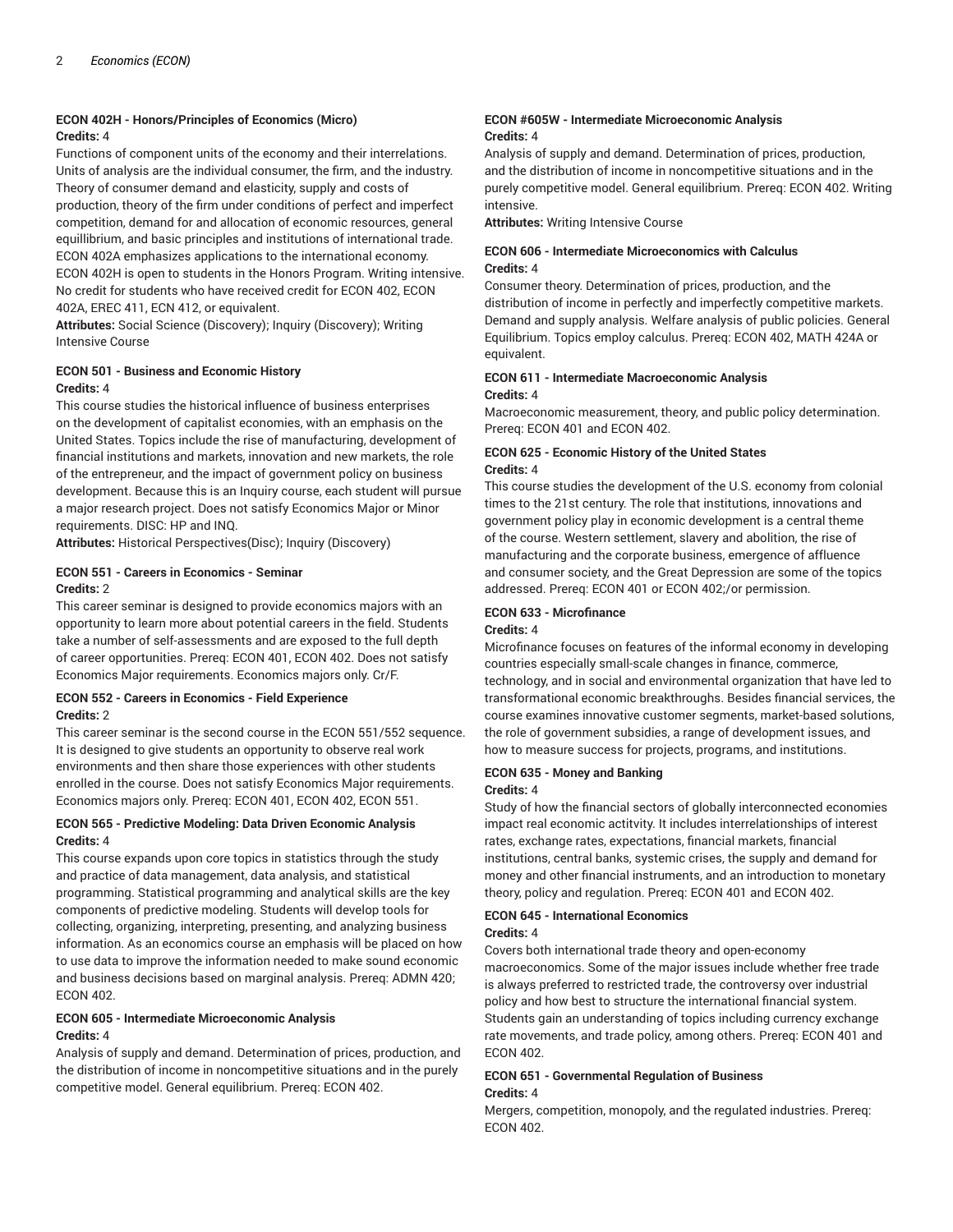#### **ECON 653 - Law and Economics Credits:** 4

Introduces the field of Law and Economics. Focuses on the legal system and the economic consequences of property, contract, tort, criminal law and mediation. Prereq: ECON 402. Writing intensive. **Attributes:** Writing Intensive Course

#### **ECON 654 - Industrial Economics and Business Innovation Credits:** 4

This course will provide students with a survey of economic models in industrial organization, applied to innovation-related issues. The course is divided into three sections. In the first one, we introduce the concept of innovation, its measurement and how it is related to knowledge. In the second part, we look at innovation at the firm level. In particular, we delve into the "knowledge- creating" company and its strategies. Finally, we analyze the structure and evolution of several hi-tech industries, in terms of survival of existing firms and creation of new firms. Prereq: ECON 401 and ECON 402. Writing intensive.

**Attributes:** Writing Intensive Course

#### **ECON 655 - Innovation in the Global Economy Credits:** 4

This course will provide students with a survey of economic models in international trade, applied to innovation-related issues. The course is divided into three sections. In the first one, we look at the role that industry, universites, and the government play in the national innovation system. In the second part, we look at innovation from an international perspective. In particular, we delve into the relationship between globalization and innovation. Finally, we analyze the role of externalities in the knowledge economy and particularly network effects in the diffusion of new technologies. Prereq: ECON 401 and ECON 402. Writing intensive.

**Attributes:** Writing Intensive Course

## **ECON 656 - Labor Economics**

#### **Credits:** 4

Functioning of labor markets from theoretical and policy perspectives. Labor demand and supply, wages and employment. Welfare programs, human capital, discrimination in the labor market, unions, wage differentials. Prereq: ECON 401; ECON 402; ECON 605 recommended.

#### **ECON 668 - Economic Development Credits:** 4

An exploration od the theorizing (ways of seeing) and resulting policies (ways of doing) in Third World development. How the 'West' constructed the 'Rest'. Theories of development and underdevelopment. Development as industrialization with its urban bias. A planet of slums? The ambivalent effects of technological change in the Third World. An examination of agriculture (famines, green revolution, case study of opium cultivation in Afganistan). International institutions' versus NGO's approaches to development. Grassroots development, participation and post-development. Prereq: ECON 401; ECON 402;/or permission. Writing intensive.

**Attributes:** Writing Intensive Course

#### **ECON #669 - Women and Economic Development Credits:** 4

Examines the position, roles, and contributions of women in economic development as interpreted though different discourses (feminisms, modernity, post modernity) and in theoretical conceptualizations (neoclassical integrationist, liberal feminism, class and gender, feminist ecology). Applied analyses on Africa, South Asia and Latin America. Writing intensive.

**Attributes:** Writing Intensive Course

### **ECON 676 - Economics of Sports**

#### **Credits:** 4

Focuses on the major economic aspects of North American professional and collegiate sports and special topics like the Olympics, discrimination, and tournament sports drawing from public finance, labor economics, and industrial organization. Prereq: ECON 402. Writing intensive. **Attributes:** Writing Intensive Course

#### **ECON 685 - Study Abroad**

#### **Credits:** 1-16

Open to students studying abroad in the discipline as approved by the economics program director. Cr/F.

#### **ECON 686 - Study Abroad**

#### **Credits:** 1-16

Open to students studying abroad in the discipline as approved by the economics program director. Cr/F.

#### **ECON 695 - Independent Study**

#### **Credits:** 1-4

Individual research projects that are student designed. Initial sponsorship of an economics faculty member must be obtained followed by approval of PAUL advisor and dean.'s office. Special permission required to earn more than 4 credits in one semester. For Paul College juniors and seniors in with 3.0 or better cumulative GPA.

## **ECON 695W - Independent Study**

#### **Credits:** 1-4

Individual research projects that are student designed. Initial sponsorship of an economics faculty member must be obtained followed by approval of PAUL advisor and dean.'s office. Special permission required to earn more than 4 credits in one semester. For Paul College juniors and seniors in with 3.0 or better cumulative GPA. Writing intensive. **Attributes:** Writing Intensive Course

#### **ECON 696 - Supervised Student Teaching Experience Credits:** 1-8

Participants are expected to perform such functions as leading discussion groups, assisting faculty in undergraduate courses that they have successfully completed, or working as peer advisers in the advising center. Enrollment is limited to juniors and seniors who have aboveaverage G.P.A.s. Reflective final paper is required. Prereq: permission of instructor, department chair, and director of undergraduate programs. No more than 4 credits may be earned as a teaching assistant in any one course. May be repeated to a maximum of 8 credits. Cr/F.

#### **ECON 698 - Topics**

#### **Credits:** 4

Special topics. May be repeated. Writing intensive. **Attributes:** Writing Intensive Course